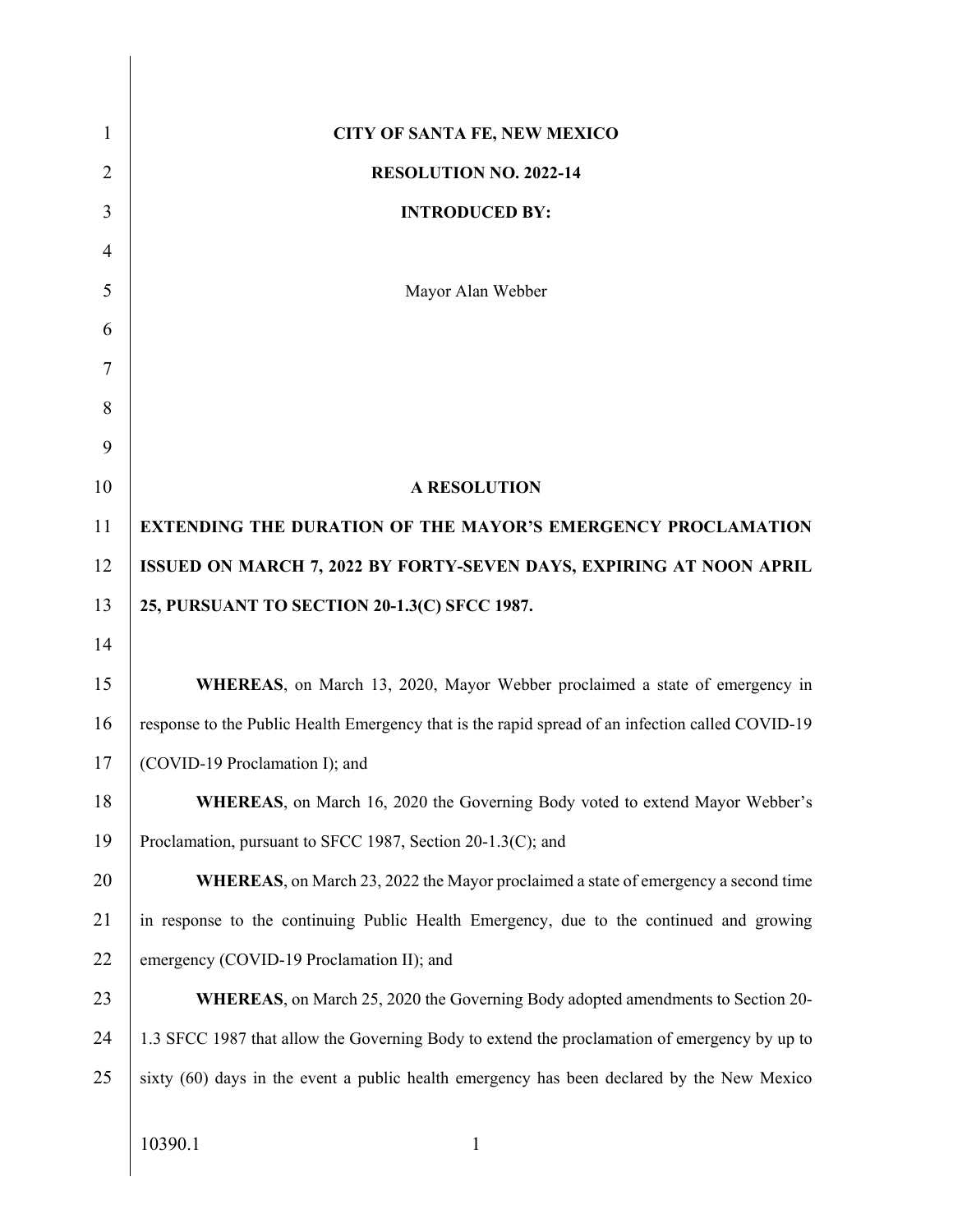1 Department of Health; and

2 **WHEREAS**, the public health emergency declared by the New Mexico Department of 3 | Health continues; and

4 **WHEREAS**, subsequent to the Governing Body's amendments to Section 20-1.3, the 5 Mayor has proclaimed a state of emergency in response to the continuing public health emergency 6 on May 25, 2020; July 27, 2020; September 28, 2020; November 30, 2020; January 20,2021; March 7 29, 2021; May 24, 2021; July 12, 2021; August 9, 2021; September 27, 2021; November 8, 2021; 8 December 6, 2021; January 24, 2022 (COVID-19 Proclamations II through XV) and March 7, 2022 9 COVID-19 Proclamations II through XVI); and 10 **WHEREAS**, according to the New Mexico Department of Health ("NMDOH") data in 11 Santa Fe County, at least 99 percent of eligible residents have had at least one dose of COVID-19 12 vaccine and at least  $87\%$  are fully vaccinated<sup>1</sup>; and 13 **WHEREAS**, the City's employees are 83% vaccinated, with 17 percent of employees 14 remaining unvaccinated or choosing not to disclose; and 15 **WHEREAS**, in particular, Santa Fe County is experiencing 18 cases per 100,000 people 16 and a positivity rate of 5.5%,<sup>2</sup> rates that give the County a "High" risk level and requiring ongoing 17 diligence and City response to suppress the spread of the virus; and 18 **WHEREAS**, the COVID-19 Proclamation I and the resolution extending it, Resolution 19 2020-10, are attached as Exhibit A; COVID-19 Proclamation II and the resolution extending it are 20 attached as Exhibit B; COVID-19 Proclamation III and the resolution extending it, Resolution 21 2020-20, are attached as Exhibit C; COVID-19 Proclamation IV and the resolution extending it, 22 Resolution No. 2020-30 are attached as Exhibit D; COVID-19 Proclamation V and the resolution

23 extending it, Resolution 2020-39 are attached as Exhibit E; COVID-19 Proclamation VI and the

 $\overline{a}$ 

<sup>1</sup> https://cvvaccine.nmhealth.org/public-dashboard.html

<sup>&</sup>lt;sup>2</sup> https://covidactnow.org/us/new\_mexico-nm/county/santa\_fe\_county/?s=26201524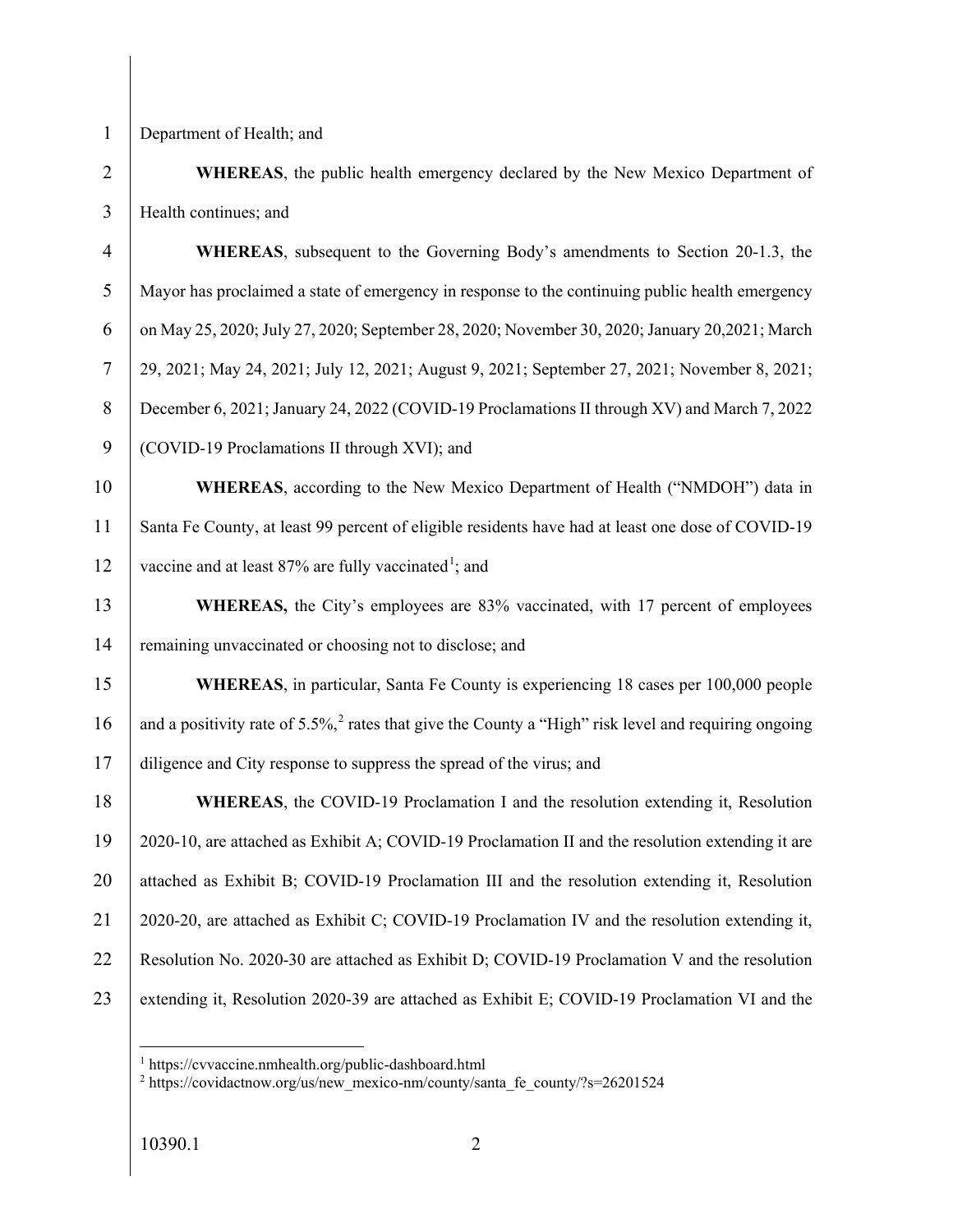| $\mathbf{1}$   | resolution extending it, Resolution No. 2020-44 are attached as Exhibit F; COVID-19 Proclamation |
|----------------|--------------------------------------------------------------------------------------------------|
| $\overline{2}$ | VII and the resolution extending it, Resolution 2021-19 are attached as Exhibit G; COVID-19      |
| 3              | Proclamation VII and the resolution extending it, Resolution No. 2021-19 are attached as Exhibit |
| $\overline{4}$ | H; COVID 19 Proclamation VIII and the resolution extending it, Resolution No. 2021-31 are        |
| 5              | attached as Exhibit I; COVID-19 Proclamation X and the resolution extending it, Resolution No.   |
| 6              | 2021-40 is attached as Exhibit J, COVID-19 Proclamation XI and the resolution extending it,      |
| $\tau$         | Resolution No. 2021-47 is attached as Exhibit K; COVID-19 Proclamation XII and the Resolution    |
| 8              | extending it, Resolution No. 2021-51, is attached as Exhibit L; COVID-1 Proclamation XIII and    |
| 9              | the Resolution extending it, Resolution No. 2021-63 is attached as Exhibit M; and COVID-19       |
| 10             | Proclamation XIV and the Resolution extending it, Resolution 2021-76 is attached as Exhibit N;   |
| 11             | Resolution 2202-7 is attached as Exhibit O; Proclamation XVI is attached as Exhibit P; and       |
| 12             | WHEREAS, if not extended, Proclamation XVI would expire on March 10, 2022; and                   |
| 13             | <b>WHEREAS</b> , the Governing Body wishes to extend Proclamation XVI for an additional          |
| 14             | Forty-Seven (47) days pursuant to Section 20-1.3(C), an extension that will allow, if needed,    |
| 15             | reissuance of a proclamation by the Mayor on April 25, 2022, and an extension by the Governing   |
| 16             | Body on April 27, 2022, a regularly scheduled Governing Body meeting.                            |
| 17             | NOW, THEREFORE, BE IT RESOLVED BY THE GOVERNING BODY OF THE                                      |
| 18             | CITY OF SANTA FE that Proclamation XVI is hereby extended by forty-seven (47) days from          |
| 19             | today, expiring at noon on April 25, 2022 pursuant to Section 20-1.3(C).                         |
| 20             | PASSED, APPROVED, and ADOPTED this 9 <sup>th</sup> day of March, 2022.                           |
| 21             |                                                                                                  |
| 22             |                                                                                                  |
| 23             | ALAN WEBBER, MAYOR                                                                               |
| 24             |                                                                                                  |
| 25             |                                                                                                  |
|                | 10390.1<br>3                                                                                     |